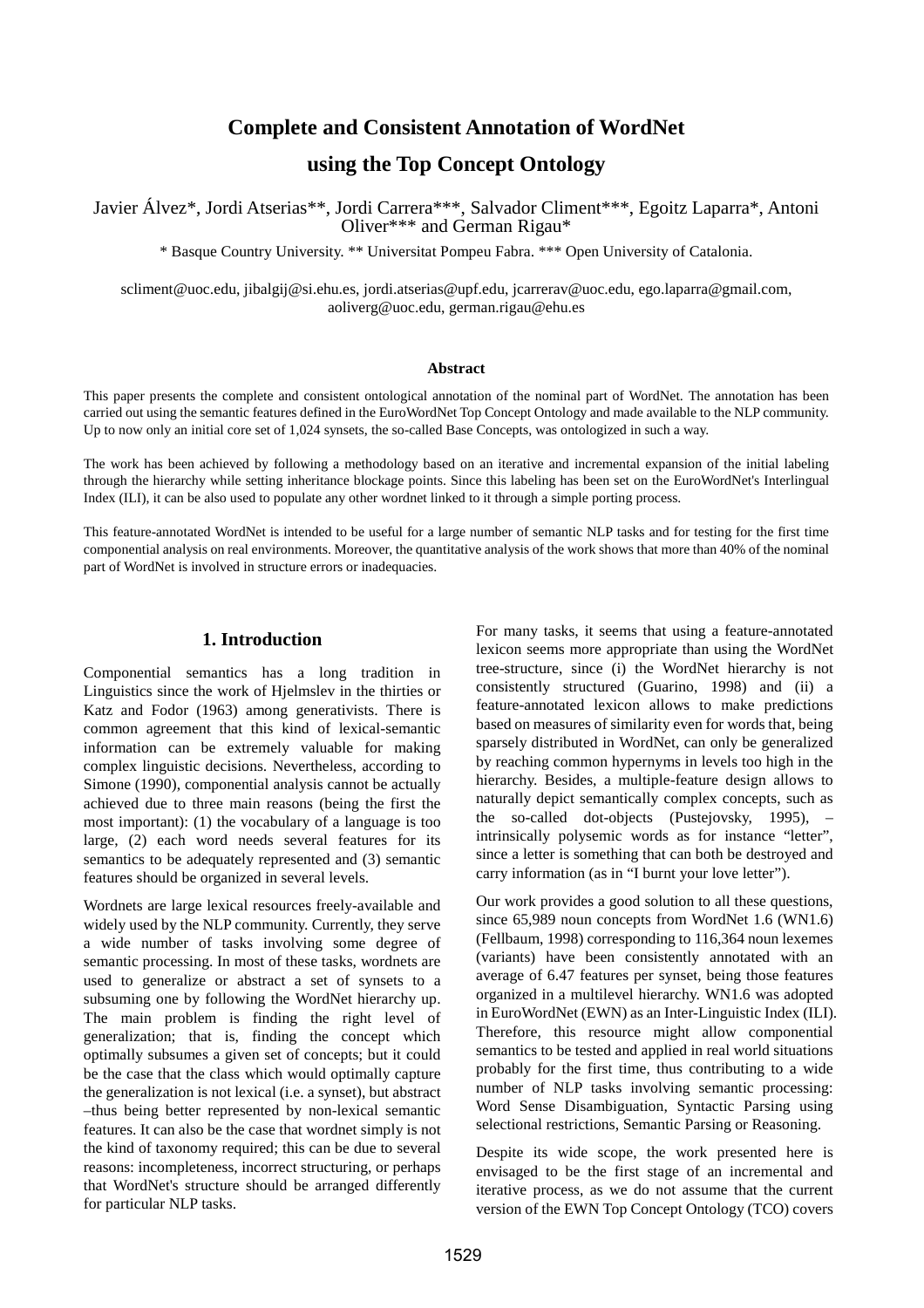the optimal set of features for the aforementioned tasks. Currently, a second phase has started within the framework of the KNOW Project<sup>1</sup> in which the first version of the enriched lexicon is being used to label a corpus in order to abstracting semantic properties of verbs. This will lead, presumably, to a reformulation of the TCO features and structure, probably following Vossen (2001).

This paper is organized as follows. After a brief summary of the EWN Top Concept Ontology (section §2), we present our methodology for annotating the nominal part of EWN (section §3). Section §4 summarizes a qualitative discussion, §5 a quantitative account and finally section §6 provides some concluding remarks.

# **2. The EuroWordNet Top Concept Ontology**

The TCO (Alonge et al., 1998) was not primarily designed to be used as a repository of lexical semantic information but for clustering, comparing and exchanging concepts across languages in the EWN Project (Vossen, 1998). Nevertheless, most of its semantic features (e.g. *Human*, *Instrument*, etc.) have a long tradition in theoretical lexical semantics so they have been usually postulated as semantic components of meanings.

The TCO consists of 63 features and it is primarily organized, following Lyons (1977), in three disjoint types of entities:

- *1stOrderEntity* (physical things)
- 2ndOrderEntity (events, states and properties)
- *3rdOrderEntity* (unobservable entities)

1 st Order entities are further distinguished in terms of four ways of conceptualizing things (Pustejovsky, 1995):

- *Form*: as an amorphous substance or as an object with a fixed shape (*Substance* or *Object*)
- *Composition*: as a group of self-contained wholes or as a necessary part of a whole (*Group* or *Part*)
- *Origin*: the way in which an entity has come about (*Artifact* or *Natural*).
- Function: the typical activity or action is associated to the entity (*Comestible*, *Furniture*, *Instrument*, etc.)

 Concepts can be classified in terms of any combination of these four categories. As such, the Top Concepts can be seen more as features than as ontological classes. Nevertheless, most of their subdivisions are disjoint categories: a concept cannot be both *Object* and *Substance*, or both *Natural* and *Artifact*. As explained below, feature disjunction plays an important role in our methodology.

*2ndOrderEntitiy* lexicalizes nouns and verbs (as well as

adjectives and adverbs) denoting static or dynamic situations. All of the  $2<sup>nd</sup>$  Order entities are classified using two different classification schemes:

- *SituationType*
- *SituationComponent*

*SituationType* represents a basic classification in terms of the Aktionsart properties of nouns and verbs, as described for instance in Vendler (1967). *SituationType* can be *Static* or *Dynamic*, further subdivided in *Property* and *Relation* on the one side, and *UnboundedEvent* and *BoundedEvent* on the other.

*SituationComponent* subtypes (e.g. *Location*, *Existence*, *Cause*) emerged empirically when selecting verbal and deverbal Base Concepts (BCs) in EWN. They resemble the cognitive components that play a role in the conceptual structure of events as in Talmy (1985).

Each *2ndOrderEntity* concept can be classified in terms of a mandatory but unique *SituationType* and any number of *SituationComponent* subtypes.

Last, *3rdOrderEntity* was not further subdivided.

The TCO has been redesigned twice, first by the EAGLES expert group (Sanfilippo et al., 1999) and then by Vossen (2001). EAGLES expanded the original ontology by adding 74 concepts while the latter made it more flexible, allowing, for instance, to cross-classify features between the three orders of entities.

# **3. Methodology**

Our methodology for annotating the ILI with the TCO follows the strategy defined in Atserias et al. (2004) and it is based on the common assumption that hyponymy corresponds to feature set inclusion (Cruse, 2002) and in the observation that, since wordnets are taken to be crucially structured by hyponymy "(…) by augmenting important hierarchy nodes with basic semantic features, it is possible to create a rich semantic lexicon in a consistent and cost-effective way after inheriting these features through the hyponymy relations" (Sanfilippo et al., 1999).

Nevertheless, performing such operation is not straightforward, as (i) wordnets are not consistently structured by hyponymy (Guarino, 1998), and (ii) they allow multiple inheritance. Notwithstanding, these drawbacks, instead of hindering our work, have been situations we have taken advantage of.

As told above, within the EWN project, a limited set of lexical BCs was annotated with TCO features. Despite being largely general in meaning, this set did not cover all of the upper level nodes in the wordnets. Thus, the first step of our work consisted of annotating the gaps up the hierarchy, from the BCs to the unique beginners. This was made semiautomatically: synsets were assigned a TCO feature via a table of expected equivalence between TCO nodes and WN1.6 Semantic Files, e.g.:

<sup>&</sup>lt;sup>1</sup> See the acknowledgements section.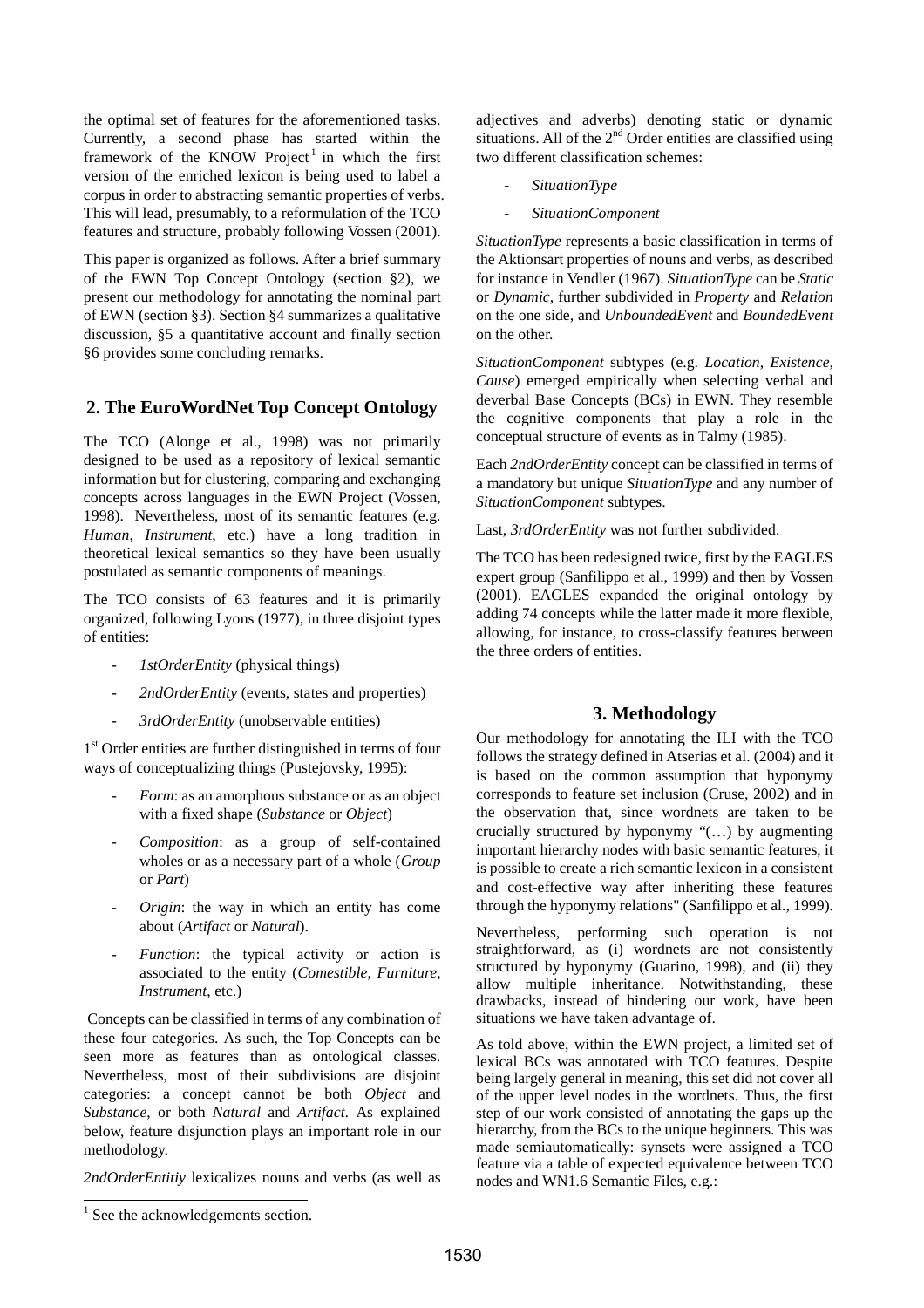| $^{(14)}$ | noun.act          | $\Rightarrow$ Agentive |
|-----------|-------------------|------------------------|
|           | 05 noun.animal    | $\Rightarrow$ Animal   |
|           | 06 noun.artifact  | $\Rightarrow$ Artifact |
|           | 07 noun.attribute | $\Rightarrow$ Property |
|           | 08 noun.body      | => Object; Natural     |
|           | 09 noun.cognition | $\Rightarrow$ Mental   |

This made WN1.6 ready to be fully populated with at least one feature per synset. Nevertheless, in many cases, synsets got more than one feature, for one or more of the following reasons:

- They were BCs, so they had been manually annotated with several features
- In addition to their own manual annotation, they inherited features from one or more of their hypernyms
- They inherited features from different hypernyms, either located at different levels in a single track of hierarchy or by the effect of multiple inheritance

The work has been based on TCO feature incompatibilities. Throughout the process, co-occurrences of pairs of incompatible features in a synset have been automatically detected. The axiomatic incompatibilities are the following:

- 1stOrderEntity 2ndOrderEntity
- 1stOrderEntity 3rdOrderEntity
- 3rdOrderEntity 2ndOrderEntity [except for SituationComponent]
- 3rdOrderEntity Mental
- Object Substance
- Gas Liquid Solid
- Artifact Natural
- Animal Creature Human Plant
- Dynamic Static
- BoundedEvent UnboundedEvent
- Property Relation
- Physical Mental
- Agentive Phenomenal Stimulating

The first round of feature expansion caused the following number of conflicts:

- 214 feature conflicts in 49 synsets caused by incompatible hand annotation
- 2,247 feature conflicts in 743 synsets caused by hand annotation incompatible with inherited features
- 225,447 feature conflicts in 26,166 synsets caused by incompatibility between inherited features

The first type of conflicts usually pointed to synsets causing ontological doubts to the annotators of the EWN project (e.g., "skin", it is an object or a substance?). The third type usually reveals errors in WordNet structure – such as *ISA overloading* (Guarino, 1998) or other kinds of inconsistencies. The second type might be caused by either or both reasons.

Manual checking of feature incompatibilities led to (i) adding or deleting ontological features, and (ii) setting inheritance blockage points. A blockage point is an annotation in WN1.6 which breaks the ISA relation between two synsets, thus no information can be passed through it by inheritance.

When a case of feature incompatibility occurred, the synset involved, together with its structural surroundings (hypernyms, hyponyms), was analyzed in detail. If the problem was due to a WN1.6 subsumption error, the corresponding link was blocked and synsets below the blockage point were annotated with new TCO features.

Changes in the annotation were made and blockage points were set until all conflicts were resolved. Then, following an iterative and incremental approach, inheritance was being re-calculated and the resulting data was re-examined several times.

Despite the large number of conflicts to solve, the task ended up being feasible because working on the topmost origin of one conflict usually results in fixing many levels of hyponyms.

Regarding the completion of the work, the possibility that some areas in the WordNet hierarchy have remained unexamined cannot be completely excluded, although it should be noticed that more than 13,000 manual changes have been made and that, when removing links or features to fix errors, all hyponymy lines involved by the action have been checked again and newly annotated in order not to loss information.

The task has been carried out using application interfaces, which allowed accessing the synsets and their glosses in three languages at the same time: English, Spanish and Catalan. The following information was used in order to make decisions:

- Relational information regarding the synset under study and its neighbors; i.e. the WN1.6 structure
- The nature of the conflict (any of the three types of incompatibility aforementioned)
- Synsets' glosses as provided by EWN
- Glosses, descriptions and examples of the TCO features as provided in Alonge et al. (1998)
- Usual word-substitution tests that acknowledge hyponymy, as in Cruse (1986 pp. 88-92).

The task finished when finally a re-expansion of properties did not result in new conflicts. Then, two final steps were applied. First, as the TCO is itself a hierarchy, for every synset, its resulting annotation was expanded up-feature – e.g. when a synset bore the feature *Animal* it was also labeled *Living*, *Natural*, *Origin* and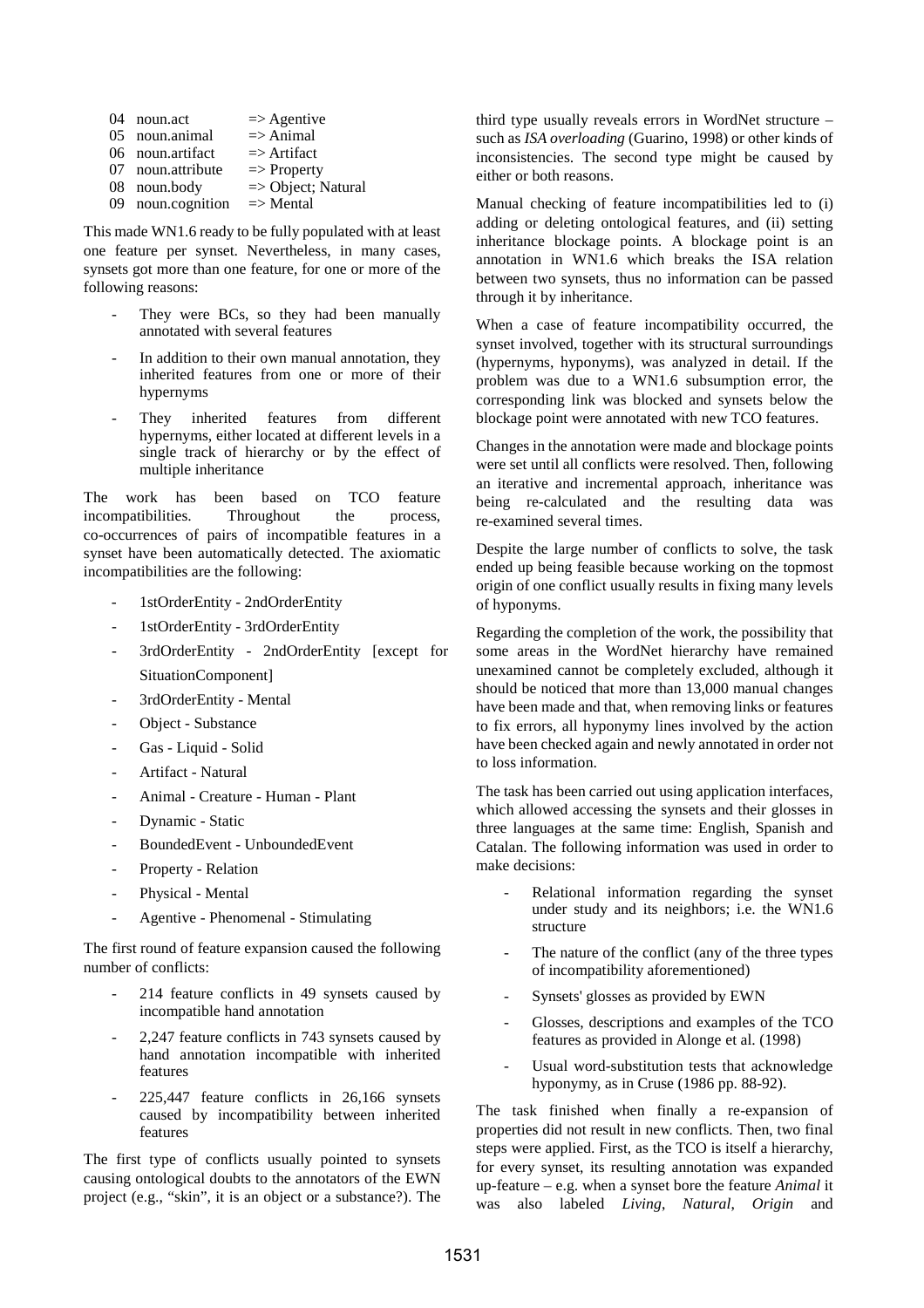*1stOrderEntity*. Second, the whole noun hierarchy was checked for consistency using formal Theorem Provers like Vampire (Riazanov and Voronkov, 2002) and E-prover (Schulz, 2002). This step resulted in a number of new conflicts which were re-analyzed and eventually fixed.

As stated in Atserias et al. (2005) this procedure can be seen as a shallow ontologization of WN1.6. That is, all WN1.6 *Tops* and all synsets under a blockage point are assigned one or more TCO nodes. This amounts to pruning WordNet's branches and linking them to an upper ontology. It constitutes a pragmatic solution to the difficulty of a complete wordnet's ontologization. In this sense, our work will probably be the second one to ontologize the whole WordNet (for nouns) after SUMO (Niles and Pease, 2003). The difference is that our annotation is (i) multiple thus more flexible (SUMO links each synset to only one label of the ontology), and (ii) more workable, since it uses a more intuitive and simple ontology (SUMO is a very large and complex one).

#### **4. Qualitative discussion**

Several examples showing our methodology at work can be seen in Atserias et al. (2005) and Álvez et al. (2008). A simple but very typical case is the following, in which the conflict comes from the combination of multiple inheritance and the incorrect use of hyponymy instead of meronymy in WN1.6<sup>2</sup>:

> {Bandung\_1<sup>3</sup> [*Artifact+ Natural+*]}] ---> {Java\_1 [*Natural+*]} ---> {island\_1 [*Natural+*]} ---> {city\_1 [*Artifact=*]}

Clearly, Bandung is a city, but it *is not a* Java (though it is a *part of* Java). This case is revealed thanks to incompatibility between features *Natural* and *Artifact*. It is fixed by blocking the subsumption link between Bandung\_1 and Java\_1:

> {Bandung\_1 [*Artifact+*]}] -x-> {Java\_1 [*Natural+*]} ---> {island\_1 [*Natural+*]} ---> {city\_1 [*Artifact=*]}

At this point, it is worth noticing that in the original typology of ontological miscategorizations first established by Guarino (1998), four main sources of taxonomic inconsistencies were described: (a)

 $\overline{a}$ 

overgeneralization, (b) reduction of sense, (c) confusion of senses and (d) suspect type-to-role relationships. During our research we set aside the last type, for it was regarded as carrying information which is both truthful and still useful in a lexical network. Moreover, we did uncover three new types of pervasive misconceptions: (i) extensional ambiguities, (ii) conflicts between *3rdOrderEntity* versus *Mental* 2nd Order entities and (iii) technical inconsistencies of different sorts.

Let us now see some examples of what our methodology has been able to uncover.

#### **4.1. Overgeneralization**

Overgeneralization takes place whenever one synset has as its hyponyms one or more synsets whose meaning is not entailed by the meaning of the so-called hypernym. "Accolade", for example, is a tangible entity intended to express approval. Its hyponyms, however, include both events ("citation", "mention") and concepts (social constructs, e.g. "academic degree"). Therefore, the synset has been overgeneralized: it comprises hyponyms which do not belong in its semantic class. Conflicts arise subsequently when semantic features associated with the hypernym pass on incorrectly to its hyponyms.

### **4.2. Reduction of sense**

A reduction of sense occurs whenever a hypernym accounts for a part of the meaning of one of its hyponyms, while failing to express some other crucially relevant semantic component. Take the case of {counterfoil\_1, stub\_4}, which is a piece of paper which conveys specific information having to do with money transfers. As such, it should have been labeled as *1stOrderEntity* and, particularly, *Money Representation*. However, all of its hypernyms refer to "information, content", and go up to {abstraction\_1}, from which this whole taxonomic path derives. That is, no single ancestor accounts for the fact that a counterfoil is a piece a paper (all of them have to do with the information the counterfoil conveys).

#### **4.3. Confusion of senses**

A confusion of senses occurs when two conflicting lines of inheritance converge into one single synset. Thus, in the case of {ID\_1}, EWN uses two semantically disjoint lines of inheritance (as a physical entity, a badge, and as the information regarding somebody's identity) to express two different meaning components. As the current design of the TCO still doesn't allow such cross-order semantic conflation, this was solved blocking one of the lines of inheritance (that corresponding to the information meaning component).

### **4.4. Extensional ambiguities**

With this term we refer to the fact that some entities seem to be objects in some sense but substances in yet another sense, which is why they cannot be properly labeled as

 $2$  Noun synsets are represented by one of their variants enclosed in curly brackets and TCO features by its name in italics, capitalized and enclosed in square brackets. Inherited features are marked '+' while manually assigned features are marked '='. Indentations stand for ISA relations. The symbol 'x' as in '-x->' means that the relation has been blocked.

 $3$  A city in the island of Java.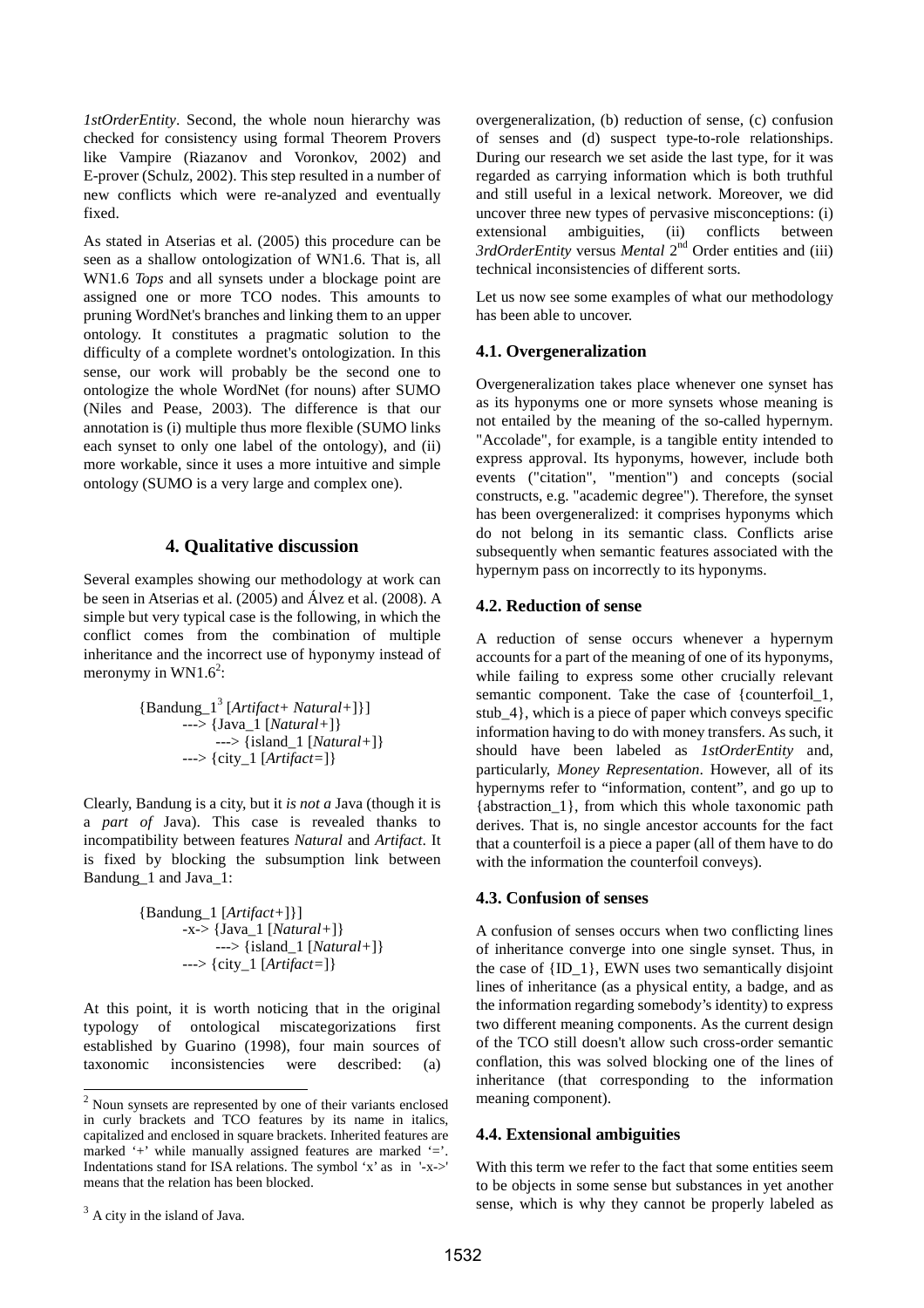either. "Layer", for example, refers just to an amount of matter in a homogeneous disposition over some surface. Therefore, a layer is made of some substance. On the other hand, however, it is not that substance: a layer lies over something else, so that it has at least one limiting boundary, which is one of the characteristic features based on which objects are distinguished from substances (i.e. having definite boundaries). At the same time, however, a layer as such is not an object proper, either: since it only lies relative to some other object, its limits are not intrinsic, but relative to this other object. One would never say, "there are two objects on the table, one vase and a layer of wood". So, synsets of this kind were left unspecified for extension, whereas previous feature inheritance usually resulting in their being labeled either as objects or substances.

## **4.5. Conflicts between 3rd Order entities and**  *Mental* **2nd Order entities**

When the time came to assign semantic features to synsets such as {unit\_of\_measurement\_1}, it was not altogether clear whether these were to be better labeled as *3rdOrderEntity* (i.e. concepts) or as *Mental* 2nd Order entities (in this case, relations). Any unit of measurement expresses a relation between an entity and the reference used to measure that entity but, as far as the relation itself is concerned, is it abstract? That is, could a relation be so without being abstract? This would seem rather weird, for what is "specific" about a relation are the related entities, not the relation itself. In fact, relations are built on commonalities and commonalities cannot, by definition, be specific. Therefore, we arrived at a point at which a synset could only be a 2nd Order *Relation* if it was at the same time a  $3<sup>rd</sup>$  Order entity, which simply exceeded the current theoretical framework. As for these cases, most were labeled by default as *3rdOrderEntity*.

## **5. Quantitative analysis**

The whole process has provided a complete and consistent annotation of the nominal part of WN1.6, which consists of 65,989 nominal synsets, with 116,364 variants or senses.

All 227,908 initial incompatibilities were solved by manually adding or removing 13,613 TCO features and establishing 359 blockage points.

The final resource has 207,911 synset-feature pairs (an average of 2.66 TCO features per synset), expanded to 427,460 pairs when applying the inheritance of features consistently (an average of 6.48 TCO features per synset). In fact, the synset public\_relations\_1 has the maximum number of directly assigned features with nine, followed by ballyhoo\_1 with eight features. Every TCO feature has been assigned on average 3,300 times. Ranging from Object which is the most widely assigned TCO feature (with 24,905 assignments) to Origin which was only

assigned once.

The blockage points appear to be distributed along most WordNet levels. However, levels 6, 7 and 8 concentrate most of them (67% of the total, with 86, 87 and 67 blocking points respectively).

Interestingly, every blockage point affects a large number of synsets. Every blockage point subsumes an average of 120.16 synsets. In fact, 28,123 synsets have at least one blockage point in their hypernymy chain (i.e., from itself to WordNet's top). That is, following the TCO ontological incompatibilities, more than 40% of the nominal part of WordNet is involved in structural errors or inadequacies. However, it seems that most of the them are concentrated in small subparts of the WordNet hierarchy. 18,284 synsets inherit only one blocking point while only 9,839 synsets inherit more than one. On the other side, for instance, 62 synsets inherit 11 blocking points (most of them because of the structural problems of academic\_degree\_1).

## **6. Conclusions and further work**

In this paper we have presented the full annotation of the nouns on the EuroWordNet (EWN) Interlingual Index (ILI) with those semantic features constituting the EWN Top Concept Ontology (TCO). This goal has been achieved by following a methodology based on an iterative and incremental expansion of the initial labeling through the hierarchy while setting inheritance blockage points. Since this labeling has been set on the ILI and it is defined as language-independent, it can be also used to populate any other wordnet linked to it through a simple porting process.

Moreover, the work shows that more than 40% of the nominal part of WordNet is involved in WordNet's structure errors or inadequacies. This fact poses significant challenges for relying in WordNet's hierarchy as the unique resource for abstracting semantic classes for NLP.

The TCO-annotated WordNet which we have presented here is intended to be useful for a large number of semantic NLP tasks and for testing for the first time componential analysis on real environments. Bearing these goals in mind, further work will focus on the annotation of a corpus oriented to the acquisition of selectional preferences. These selectional preferences will be compared to state-of-the-art synset-generalization semantic preferences. As a result, we expect a qualitative evaluation of the resource. As a side effect, we expect to gain some knowledge for designing an enhanced version of the TCO more suitable for semantically-based NLP.

The resource developed by this work can be downloaded from http://lpg.uoc.edu/ > *Results* > *Software and resources* and it can be browsed at http://adimen.si.ehu.es/cgi-bin/wei5/public/wei.consult.perl